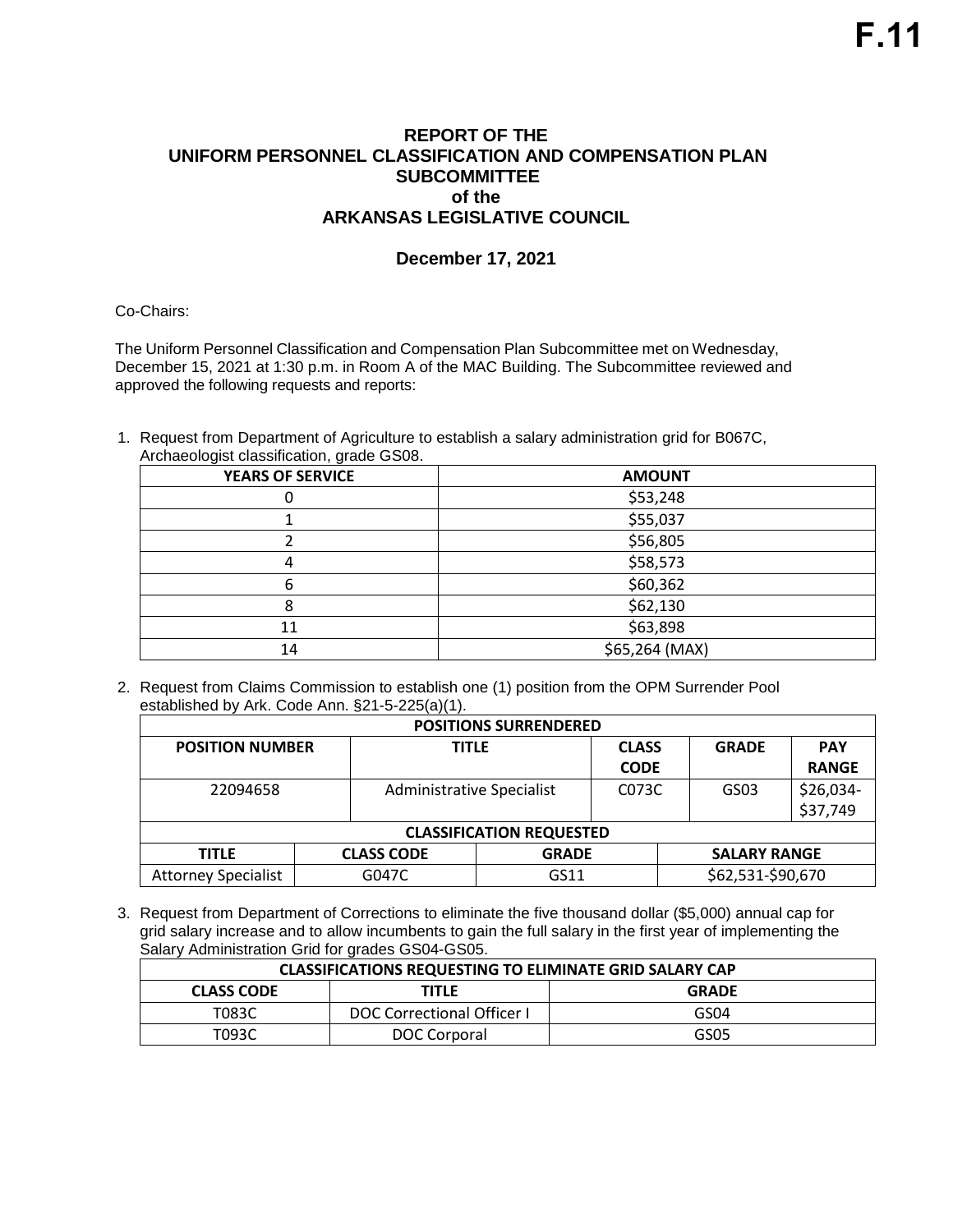4. Request from Department of Corrections to implement a Salary Administration Grid for its staff in security, treatment/mental health, and probation/parole positions.

| <b>CLASSIFICATIONS REQUESTED FOR SALARY GRID</b> |                                          |              |  |  |
|--------------------------------------------------|------------------------------------------|--------------|--|--|
| <b>CLASS CODE</b>                                | <b>TITLE</b>                             | <b>GRADE</b> |  |  |
| T065C                                            | <b>DCC Correctional Sergeant</b>         | GS06         |  |  |
| T093C                                            | <b>DCC Parole/Probation Officer</b>      | GS06         |  |  |
|                                                  | $\mathsf{II}$                            |              |  |  |
| <b>T070C</b>                                     | <b>DCC Food Preparation</b>              | GS06         |  |  |
|                                                  | Supervisor                               |              |  |  |
| M048C                                            | Substance Abuse Program                  | GS06         |  |  |
|                                                  | Leader                                   |              |  |  |
| T054C                                            | <b>DOC Lieutenant</b>                    | GS07         |  |  |
| T045C                                            | <b>DCC Parole/Probation Officer</b>      | GS07         |  |  |
| T059C                                            | <b>DCC Food Preparation</b>              | GS07         |  |  |
|                                                  | Manager                                  |              |  |  |
| M026C                                            | <b>Licensed Social Worker</b>            | GS07         |  |  |
| M023C                                            | Substance Abuse Program                  | GS07         |  |  |
|                                                  | Coord                                    |              |  |  |
| L052C                                            | <b>Rehab Facility Supervisor</b>         | GS07         |  |  |
| <b>T048C</b>                                     | <b>DOC Captain</b>                       | GS08         |  |  |
| X042C                                            | <b>DCC Parole/Probation Asst</b>         | GS08         |  |  |
|                                                  | Area Mgr                                 |              |  |  |
| M088C                                            | <b>Licensed Master Social</b>            | GS08         |  |  |
|                                                  | Worker                                   |              |  |  |
| G121C                                            | Rehab Program Manager1                   | GS08         |  |  |
| M020C                                            | <b>Licensed Professional</b><br>GS08     |              |  |  |
|                                                  | Counselor                                |              |  |  |
| T033C                                            | DOC Major                                | GS09         |  |  |
| M009C                                            | <b>Licensed Certified Social</b><br>GS09 |              |  |  |
|                                                  | Worker                                   |              |  |  |
| L033C                                            | Psychological Examiner                   | GS09         |  |  |
| X025C                                            | <b>DCC Parole/Probation Area</b>         | GS10         |  |  |
|                                                  | Manager                                  |              |  |  |
| <b>T015C</b>                                     | DOC Deputy Warden                        | GS10         |  |  |

5. Request from Department of Public Safety- Division for Arkansas State Police to establish five (5) positions from the OPM Surrender Pool established by Ark. Code Ann. §21-5-225(a)(1)

| <b>POSITIONS SURRENDERED</b>    |  |                   |              |              |  |                     |                  |
|---------------------------------|--|-------------------|--------------|--------------|--|---------------------|------------------|
| <b>BUSINESS AREA</b>            |  | <b>TITLE</b>      |              | <b>CLASS</b> |  | <b>GRADE</b>        | <b>PAY RANGE</b> |
|                                 |  |                   |              | <b>CODE</b>  |  |                     |                  |
| 0960                            |  | ASP Corporal (5)  |              | T022C        |  | GS09                | $$50,222-$       |
|                                 |  |                   |              |              |  |                     | \$72,822         |
| <b>CLASSIFICATION REQUESTED</b> |  |                   |              |              |  |                     |                  |
| <b>TITLE</b>                    |  | <b>CLASS CODE</b> | <b>GRADE</b> |              |  | <b>SALARY RANGE</b> |                  |
| ASP Sergeant (5)                |  | T011C             | GS11         |              |  | \$62,531-\$90,669   |                  |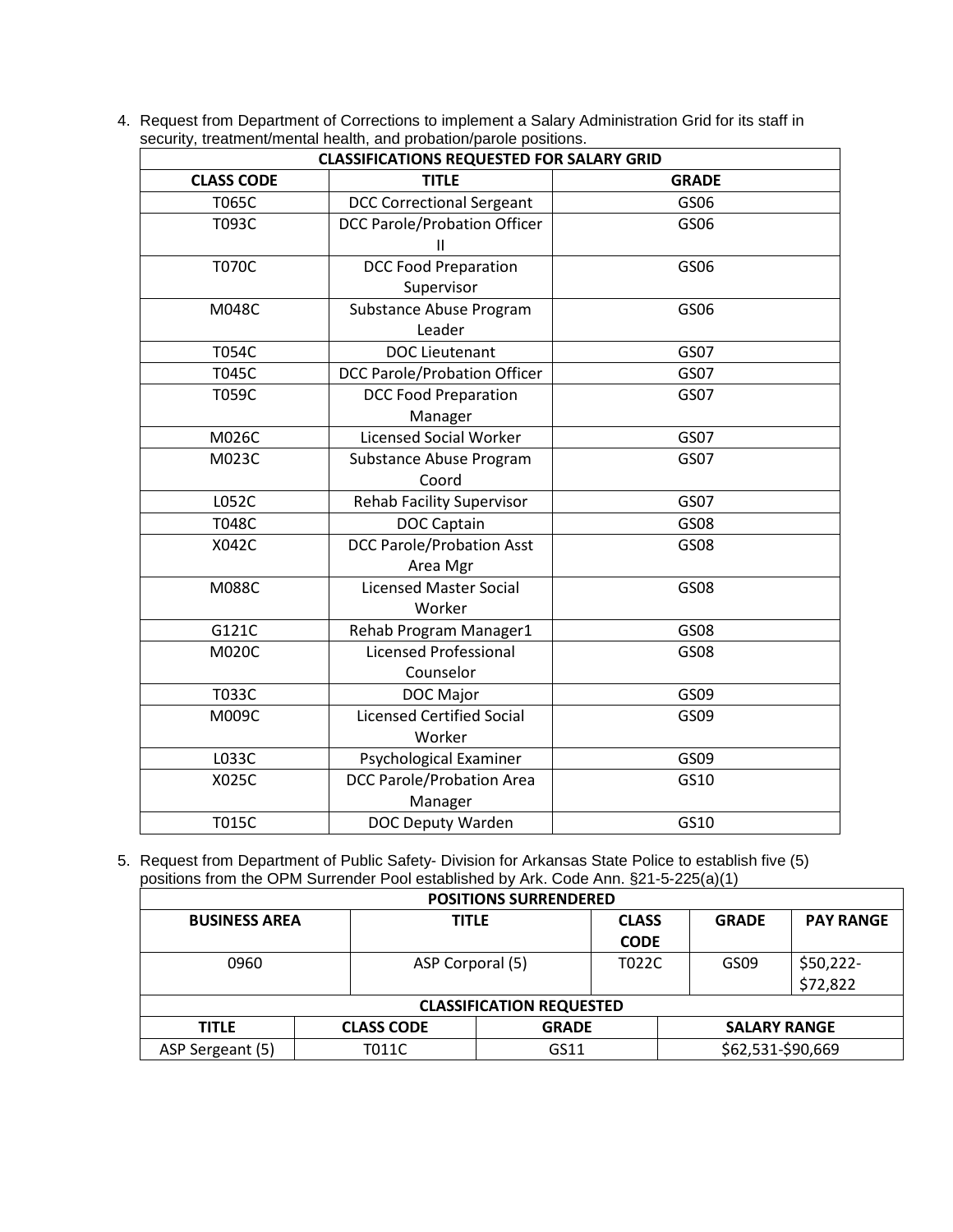6. Request from Office of Prosecutor Coordinator for the establishment of three (3) Miscellaneous Federal Grant (MFG) positions in which uses a certified facility dog team to directly support crime victims.

| <b>Position Title</b>     | <b>Class Code</b> | Grade | <b>Salary Range</b> |
|---------------------------|-------------------|-------|---------------------|
| Cert Facility Dog         |                   | GS11  | \$62,531-\$90,669   |
| Hand Prog Mgr             |                   |       |                     |
| <b>Certified Facility</b> |                   | GS08  | \$45,010-\$65,264   |
| Dog Handler I             |                   |       |                     |
| <b>Certified Facility</b> |                   | GS06  | \$36,155-\$52,424   |
| Dog Handler II            |                   |       |                     |

7. Request from University of Arkansas Community College at Hope-Texarkana to establish ten (10) non-classified positons from the Higher Education Central Pool authorized by Act 763 of 2019 ACA §21-5-1415.

| Requested                                    | Recommendation                               |
|----------------------------------------------|----------------------------------------------|
| Title: HE Public Safety Commander I          | Title: HE Public Safety Commander I          |
| LIM-FY22: \$69,283                           | LIM-FY22: \$69,283                           |
| Salary-FY22: \$44,000-\$55,000               | Salary-FY22: \$44,000-\$55,000               |
| <b>Institution Match Rate %-FY22: 32%</b>    | <b>Institution Match Rate %-FY22: 32%</b>    |
| Institution Match \$-FY22: \$14,080-\$17,600 | Institution Match \$-FY22: \$14,080-\$17,600 |
| Total Compensation FY22: \$58,080-\$72,600   | Total Compensation FY22: \$58,080-\$72,600   |
| <b>Number of Positions: 1</b>                | <b>Number of Positions: 1</b>                |
|                                              |                                              |
| Title: Public Safety Officer                 | Title: Public Safety Officer                 |
| LIM-FY22: \$59,224                           | LIM-FY22: \$59,224                           |
| Salary-FY22: \$34,500-\$40,000               | Salary-FY22: \$34,500-\$40,000               |
| <b>Institution Match Rate %-FY22: 32%</b>    | Institution Match Rate %-FY22: 32%           |
| Institution Match \$-FY22: \$11,040-\$12,800 | Institution Match \$-FY22: \$11,040-\$12,800 |
| Total Compensation FY22: \$45,540-\$52,800   | Total Compensation FY22: \$45,540-\$52,800   |
| <b>Number of Positions: 3</b>                | <b>Number of Positions: 3</b>                |
|                                              |                                              |
| Title: Dean of Students                      | Title: Dean of Students                      |
| LIM-FY22: \$100,902                          | LIM-FY22: \$100,902                          |
| Salary-FY22: \$62,424                        | Salary-FY22: \$62,424                        |
| <b>Institution Match Rate %-FY22: 32%</b>    | <b>Institution Match Rate %-FY22: 32%</b>    |
| Institution Match \$-FY22: \$19.975          | Institution Match \$-FY22: \$19,975          |
| Total Compensation FY22: \$82,399            | Total Compensation FY22: \$82,399            |
| <b>Number of Positions: 1</b>                | <b>Number of Positions: 1</b>                |
|                                              |                                              |
| Title: Faculty-12 month                      | Title: Faculty-12 month                      |
| LIM-FY22: \$99,922                           | LIM-FY22: \$115,732                          |
| Salary-FY22: \$47,900-\$62,703               | Salary-FY22: \$47,900-\$62,703               |
| Institution Match Rate %-FY22: 32%           | Institution Match Rate %-FY22: 32%           |
| Institution Match \$-FY22: \$15,328-\$20,065 | Institution Match \$-FY22: \$15,328-\$20,065 |
| Total Compensation FY22: \$63,228-\$82,768   | Total Compensation FY22: \$63,228-\$82,768   |
| <b>Number of Positions: 2</b>                | <b>Number of Positions: 2</b>                |
|                                              |                                              |